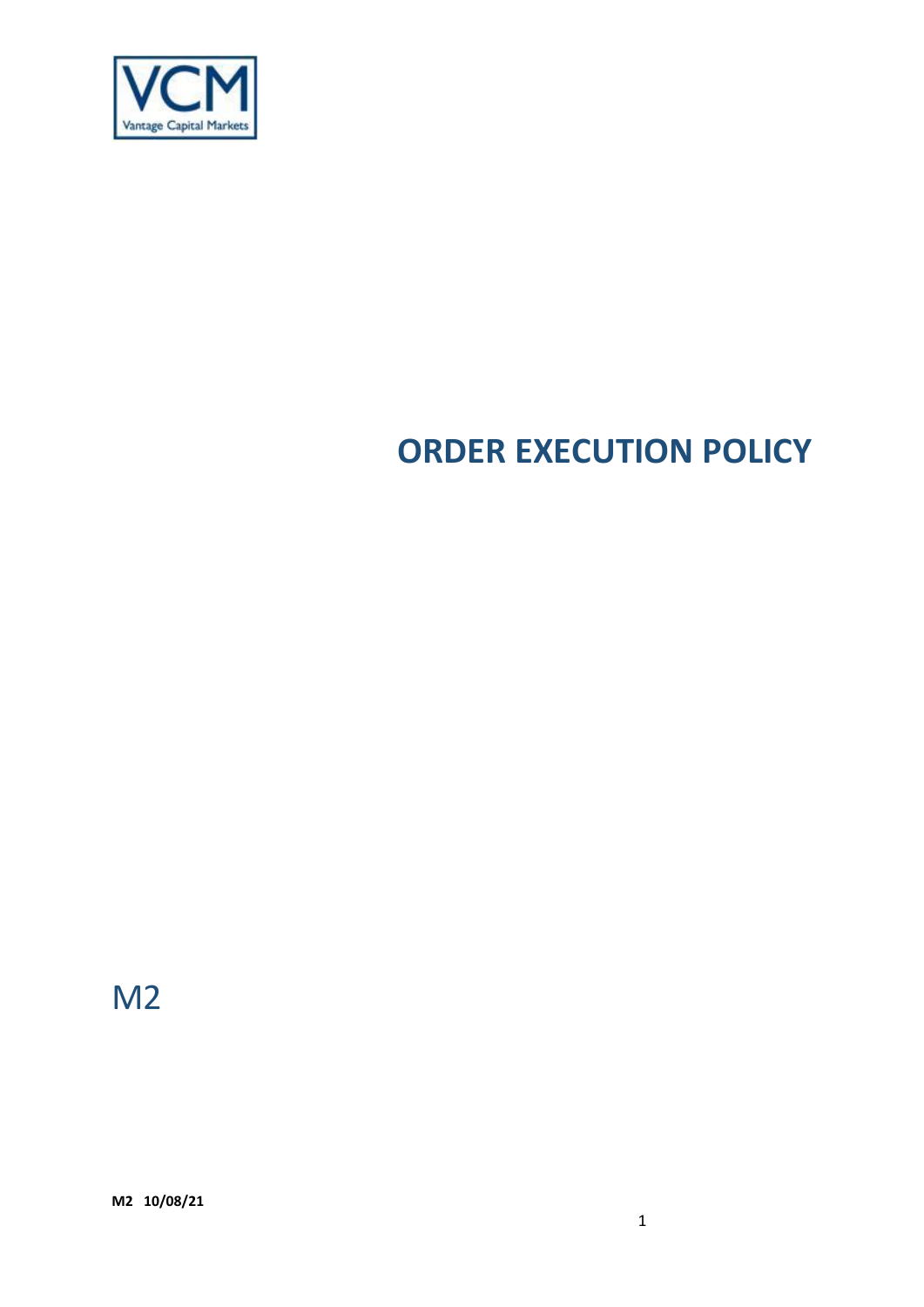

# **Introduction**

Under the rules set down by the Financial Conduct Authority ("FCA") Vantage Capital Markets LLP ("VCM", "We") is required to put in place an Order Execution Policy ("this Policy"). The aim of this document is to set out in sufficient detail and in an easy to understand way how we will handle the execution of our clients' orders. This Policy should be considered alongside our Client Agreement/Terms of Business which are available on our website [\(www.vcmllp.com\)](http://www.vcmllp.com/) or on request (compliance@vcmllp.com).

# **Scope**

This policy is applicable to all orders in Financial Instruments (see Annex 1) received from, and executed on behalf of, our Professional Clients.

For an instruction from a client to buy or sell a Financial Instrument to constitute a client order, the following must be in place:

- 1. An up to date Client Agreement.
- 2. The client's acknowledgement and agreement to this "Order Execution Policy".
- 3. The instruction must be transmitted in a proper manner, as set out in the Client Agreement, in a recordable medium accepted by us.
- 4. The instruction must be transmitted to an authorised member of VCM's broking staff by a person authorised by the client.
- 5. The instruction must be acknowledged and accepted by VCM.

# **Regulatory Context**

We do not execute client business against our own capital. We only trade on 'own account' when transacting business as a matched principal. We understand 'matched principal' as;

"a transaction where the facilitator interposes itself between the buyer and the seller to the transaction in such a way that it is never itself exposed to market risk throughout the execution of the transaction, with both sides executed simultaneously, and where the transaction is concluded at a price where the facilitator makes no profit or loss, other than previously disclosed commission, fee or charge for the transaction" (FCA Glossary)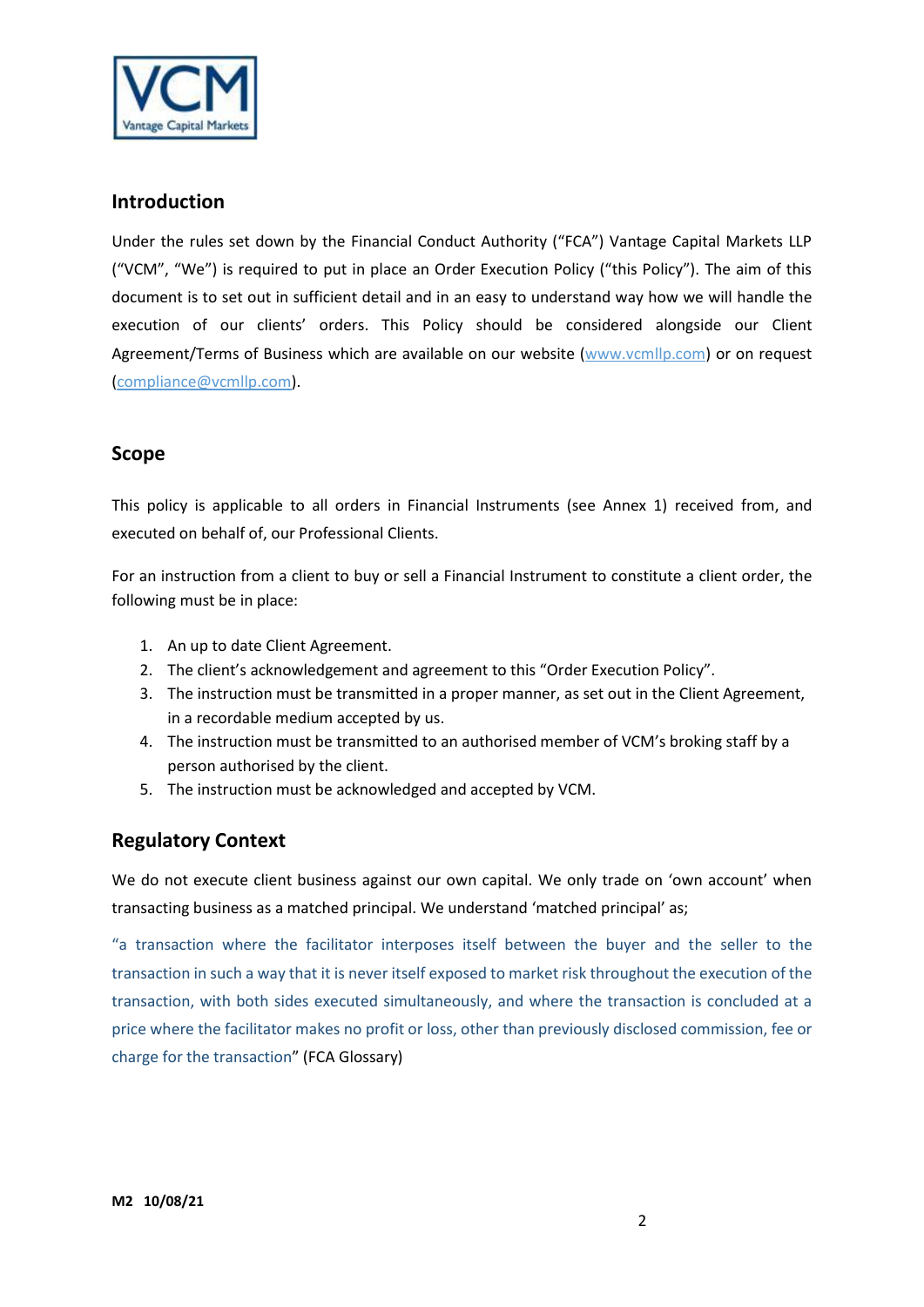

# **This Policy**

The content of this document, prepared in accordance with the requirements of Article 27 of MiFID II and FCA Conduct of Business rules, affirms our existing approach to execution and reflects our everyday practice when dealing with you.

VCM's intention is, so far as possible, to apply consistent standards and operate the same processes across all markets in which we operate. We also intend to provide you and other market participants with access to (where possible) tradable prices on a non-discriminatory basis. However, the diversity in those markets and instruments, what we know of your own trading intentions, and the kind of orders that you may place, mean that different factors will have to be considered in relation to any transaction we may undertake with or for you.

# **Client Category**

VCM is required by the FCA to categorise each of its clients. This will be reflected in our Client Agreement. We do not transact business with Retail Clients and therefore only transact business with those clients that fulfil the criteria of a Professional Client or an Eligible Counterparty ("ECP"). We will not treat clients that have "opted up" from Retail Client status as an Eligible Counterparty.

We recognise that the obligation with respect to best execution differs between the categories of clients, which is reflected in this Policy.

Once a client is classified as an ECP for the purposes of a particular instrument, that client may not then elect to be re-classified for the purposes of one transaction of a type it customarily undertakes. Exceptional circumstances may be considered at the time, but we may decline to provide a service should a re-classification be requested.

## **Best Execution**

It has always been a fundamental principle of our business that we will take all sufficient steps to obtain, when executing orders, the best possible result for our clients considering: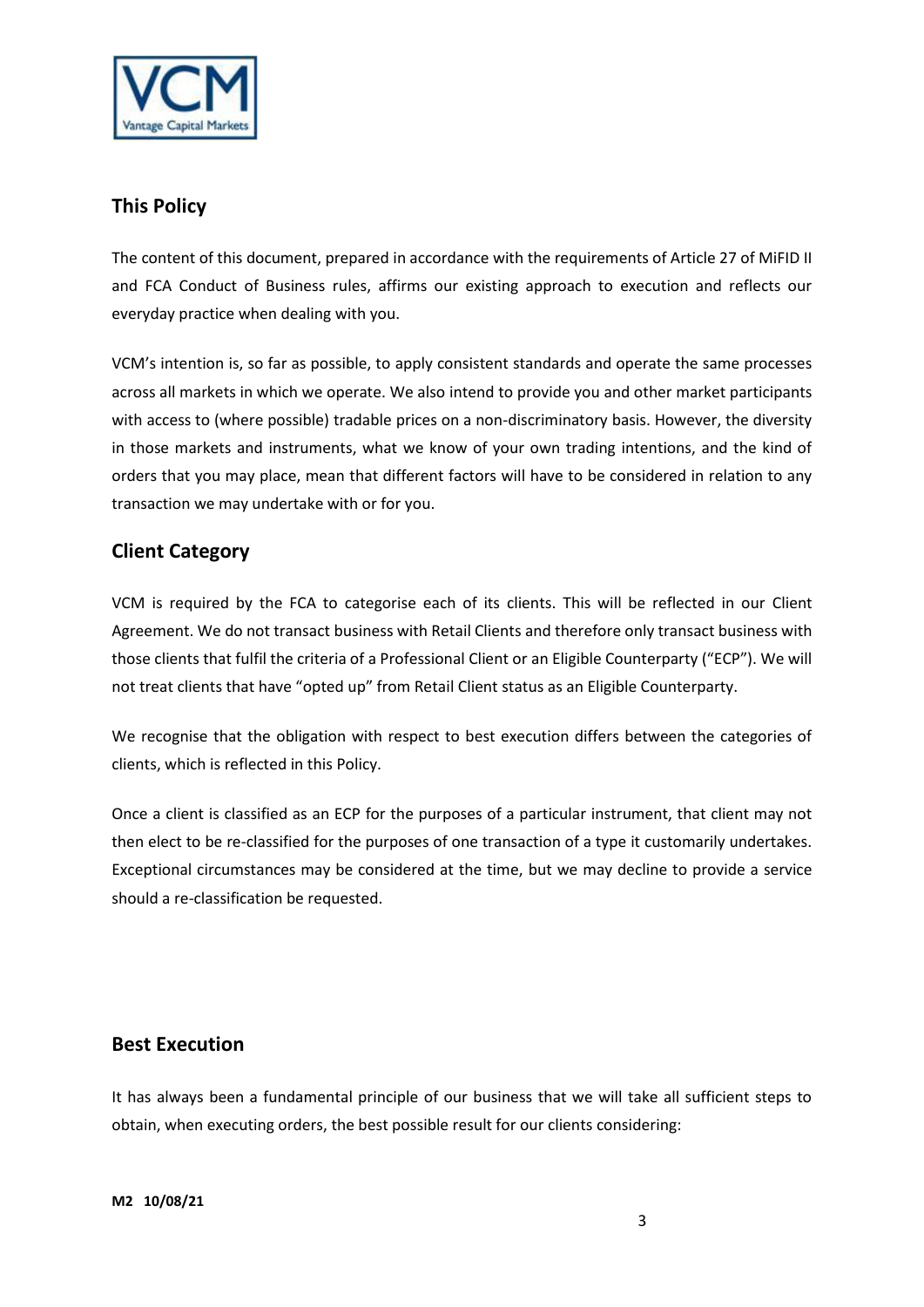

- 1. Price.
- 2. Costs.
- 3. Speed.
- 4. Likelihood of execution and settlement.
- 5. Size.
- 6. Any other factor relevant to the execution of the order.

We will also consider, when executing orders and when choosing venues, the explicit external costs of a transaction which include:

- 1. Commissions passed on by intermediaries.
- 2. Fees.
- 3. Taxes.
- 4. Exchange fees.
- 5. Clearing and settlement cost.

When providing brokerage services to you in relation to Financial Instruments, we will take sufficient steps to achieve the best overall trading result. This means that we will aim to provide best execution subject to and considering the nature of your order, the prices available in the market, the nature of the market in question and a reasonable assessment of the sometimes overlapping and conflicting execution factors. We may conclude in some cases that price may be less important than size in illiquid situations. We will, as a matter of course, check and monitor the fairness of prices proposed as well as gather the market data used in the process of estimation of prices.

We will, where there is a **specific instruction** from the client execute the order following the specific instruction. This may prevent us from implementing our execution policy and lead to **best execution** not being achieved.

## **Trade allocation, timely allocation**

FCA Principles require firms to conduct their businesses with integrity and treat their customers fairly. In applying these principles to when VCM aggregates and subsequently executes an order for a client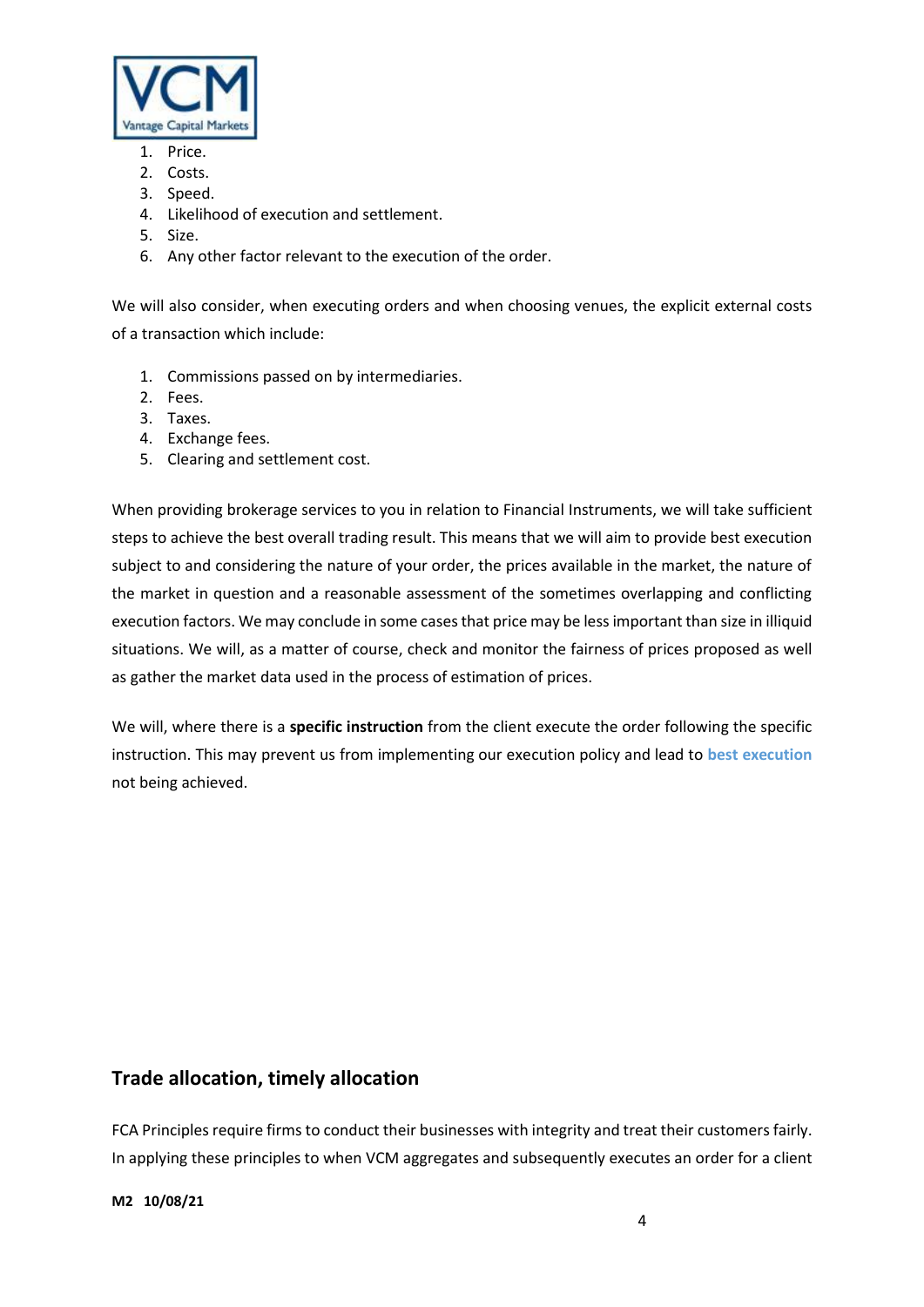

(including an Eligible Counterparty) with another client order, we will allocate the investment concerned fairly to the clients concerned. Comparable client orders communicated to VCM in the same form will be carried out sequentially and all client orders handled in a timely fashion, unless the characteristics of the order or prevailing market conditions make this impracticable, or the interest of the client requires otherwise

# **Aggregation**

As a rule, we will not aggregate orders if it is likely to work to the disadvantage of any of our clients. However, we have specifically disclosed in our terms of business that we may aggregate client orders with other client orders and that such aggregation may, on occasions, work to a client's disadvantage.

# **Allocation**

When allocating an aggregated transaction, we will not give unfair preference to any of those for whom we have dealt.

# **Execution Factors**

VCM will consider several additional factors when seeking to deliver best execution:

- 1. The characteristics of the client.
- 2. The characteristics of the client order.
- 3. The characteristics of the execution venues to which that order can be directed.
- 4. The characteristics of the financial instruments that are subject of that order.
- 5. Price and cost of execution.
- 6. When executing orders or taking decisions to deal in bespoke products, VCM shall check the fairness of the price proposed to the client by gathering market data used in the estimation of the price.

## **Exemption from the provision of Best Execution**

VCM will within our Client Agreement confirm the client category assigned to the client. We do not deal with clients categorised as Retail Clients. Each client will agree with us in which client category they fall before any business can be transacted. We will always treat our clients fairly, but we will **not**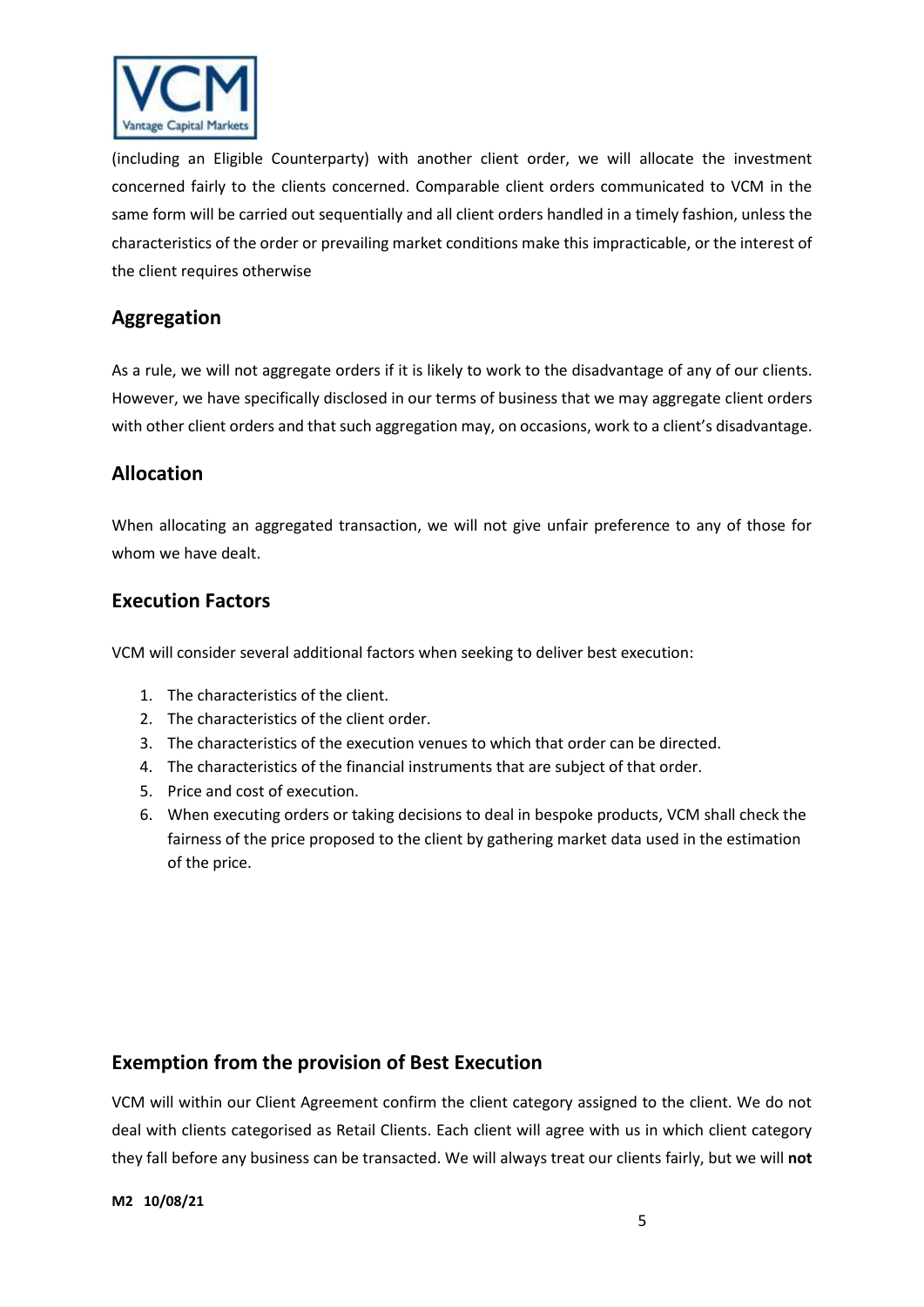

owe clients **best execution** in certain circumstances. We will in these cases always manage any conflicts of interest appropriately and we will take all steps to prevent conflicts from adversely affecting the interests of our clients.

The circumstances in which **best execution** will **not** arise are as follows: -

- 1. If you are classified by VCM as an Eligible Counterparty.
- 2. Where we supply or respond to a "request for quote" and unavoidable conflicts of interest arise, for example where we have received a quote from a counterparty on a restricted basis. In these cases, we will take all appropriate steps to identify and manage those conflicts.
- 3. Where we merely provide prices to a client at which a counterparty is willing to buy or sell or where the client contacts us in an unsolicited way and asks us to provide a quote for a particular Financial Instrument.
- 4. In the wholesale derivatives and bond markets (and for the avoidance of doubt this would include derivatives in Equities, Energy and Commodities) in which VCM operates on a "request for quote" basis, it is normal market practice for buyers and sellers to "shop around" by approaching several brokers/dealers for a quote. In these circumstances VCM is under no obligation to provide the buyer/seller with a comparison of its prices with those of its competitors [and there is no expectation between the parties that the broker/dealer chosen will owe a best execution obligation]. As a sophisticated participant in the wholesale markets, unless you advise us to the contrary, we will assume that this is your normal trading behaviour.
- 5. Where you provide instructions or where VCM provides either "an indication of interest" or a "request for quote" that you accept by executing a transaction, VCM will not in general be executing your order. In these circumstances, VCM will take your best interests into account but will not be deemed to be acting on your behalf and the best execution responsibilities will not apply.
- 6. Brokers acting in a name passing capacity (as described in Annex 3) are receivers and transmitters of orders but in carrying out their activities they do not receive and transmit orders for execution. Where orders are not transmitted for execution, the requirement to provide best execution will not apply.
- 7. Where VCM is required to unwind a client position (for example, where a client is in default under a contractual obligation) VCM will not owe that client a duty of best execution in relation to the trades undertaken to unwind the position.
- 8. Where VCM provides Direct Market Access ("DMA") and you self-direct all or part of your order directly to a regulated market or an MTF, we will not be subject to, and therefore will not offer best execution for that order or any part thereof.
- 9. Where any of the other exemptions mentioned in the Policy apply.

# **Order Handling**

The FCA requires us to set out in our Execution Policy how we will execute client orders and what factors we will consider. We will normally receive orders with some degree of reference to the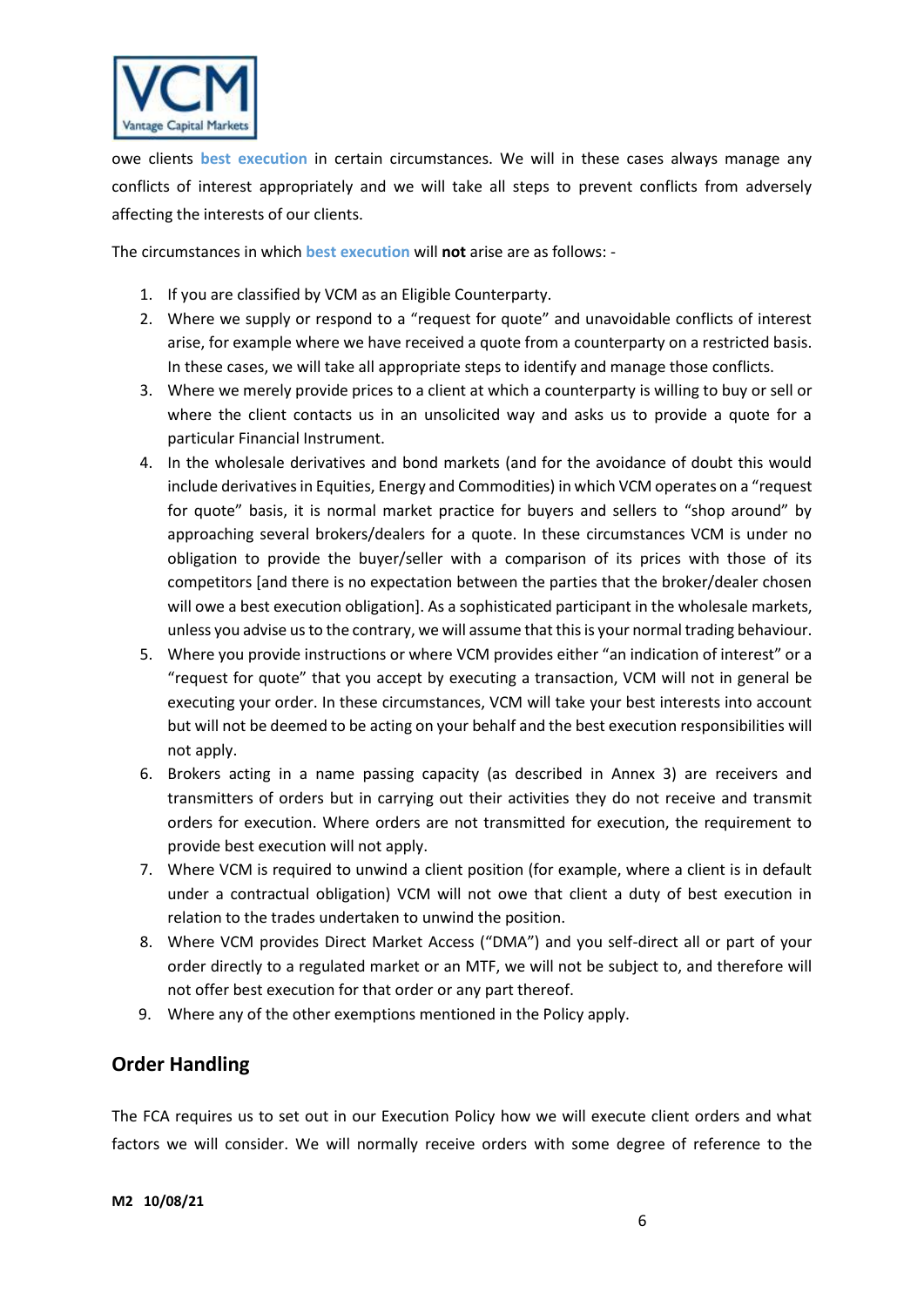

Financial Instrument, the price, the size of the order or all three. Where the client gives us guidance outside a specific instruction, we will follow that guidance as closely as possible.

VCM also receives orders that react to indications of interest or as a result of a request for quote. We may also receive simple indications of interest that become actionable and become firm orders.

We will tailor our execution strategy according to the:

- 1. Class of Financial Instrument.
- 2. Level of instruction the client has given specific or guidance.
- 3. The venues that the Financial Instrument may be traded across.
- 4. The size of the client's order in relation to the liquidity in the market place.
- 5. The time scale the client has indicated.
- 6. The timescale it would be appropriate to use to complete the order.

VCM will habitually use the venues disclosed in this policy but also where appropriate, and where we feel that a better result for the client will be achieved, the "call around" market.

We will use different strategies for different financial instrument classes. Indeed we may adopt different strategies for two financial instruments within the same financial class of instruments. For example, in the equities market there are shares with a high degree of liquidity where it is entirely possible to execute a trade in one hit, and other shares where the same notional amount will take several hours to trade.

In exchange traded instruments, and where technology allows us, we may use a variety of strategies to achieve best execution. The choice of these strategies will differ between exchanges, type of financial instrument, state of the market and sometimes time of the day. The strategies available to us may include the following:

- 1. Iceberg orders.
- 2. Percentage of the volume.
- 3. Limit orders.
- 4. Market on close.
- 5. VWAP volume weighted average price.
- 6. TWAP time weighted average price.
- 7. Fill or kill.

# **OTC and Organised Trading Facility ("OTF")**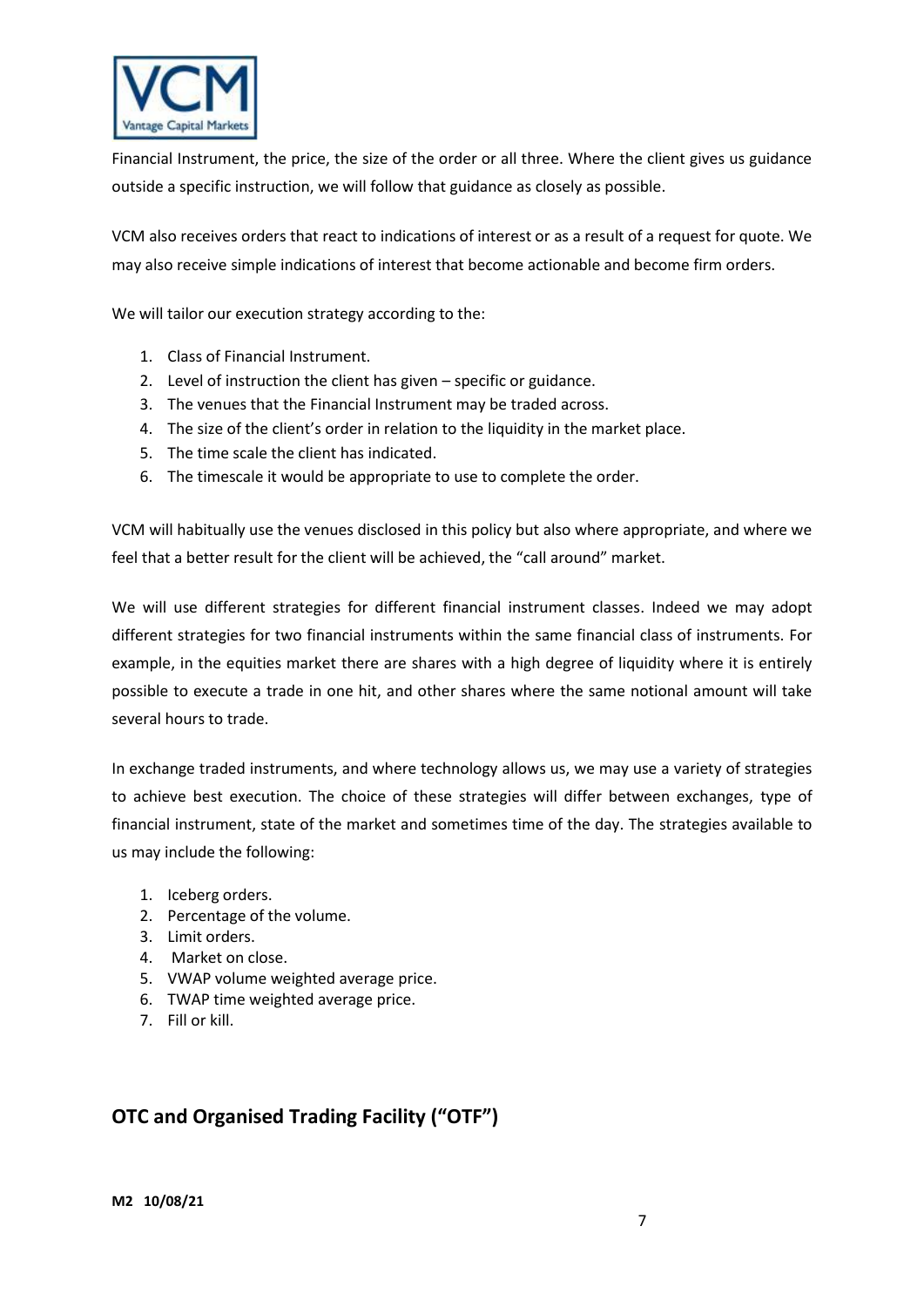

A part of VCM's business is in Financial Instruments traded away from a venue pre January 2018. The Regulator has prescribed that this section of the market may not remain off venue. The FCA has introduced the concept of an OTF to facilitate this.

VCM operates an OTF. An OTF is specifically designed as a venue for non-equity family products that were previously traded on an over the counter basis or OTC. The FCA has prescribed that this type of business must be transacted over a venue and can no longer, unless on a completely bilateral basis, be transacted in "the dark" or away from a venue.

An OTF is a multilateral trading facility which is not a Regulated Market ("RM") or an MTF and in which multiple third party buying and selling interests in bonds, structured finance products and derivatives (not exhaustive) can take place. Unlike RMs and MTFs, operators of an OTF have discretion as to how to execute orders – subject to pre, and post trade transparency and best execution obligations. VCM will further be subject to the regulatory obligations set out in **MAR** 5A. The OTF:

- 1. Is technology neutral.
- 2. Brings multiple clients together.
- 3. Allows clients to engage with other parties in a "lit" market.
- 4. Allows VCM discretion on placing, withdrawing and matching orders.

VCM engages its clients, whether or not on the OTF, as a voice broker. We may arrange trades on a 'name passing' basis. However, there are two other brokerage business models, 'matched principal' and 'exchange give-up', we may use (see below and Annex 3).

# **Brokerage Models**

#### *Name Passing*

The name passing model is where the broker takes on an arranging role in a transaction between two or more counterparties. The broker, through price dissemination, distributes quotes to other market participants showing both price and volume. For voice brokered products, these prices and volumes are dependent upon market convention, either firm or indicative levels of interest, and must be confirmed prior to the trade being completed. For electronic brokered products through MTFs, these prices and volumes are typically firm and are traded without further communication.

Once the trade price, volume and terms have been agreed, either through further discussion with the broker (or with the direct taking of prices on an MTF), the counterparties' names are disclosed and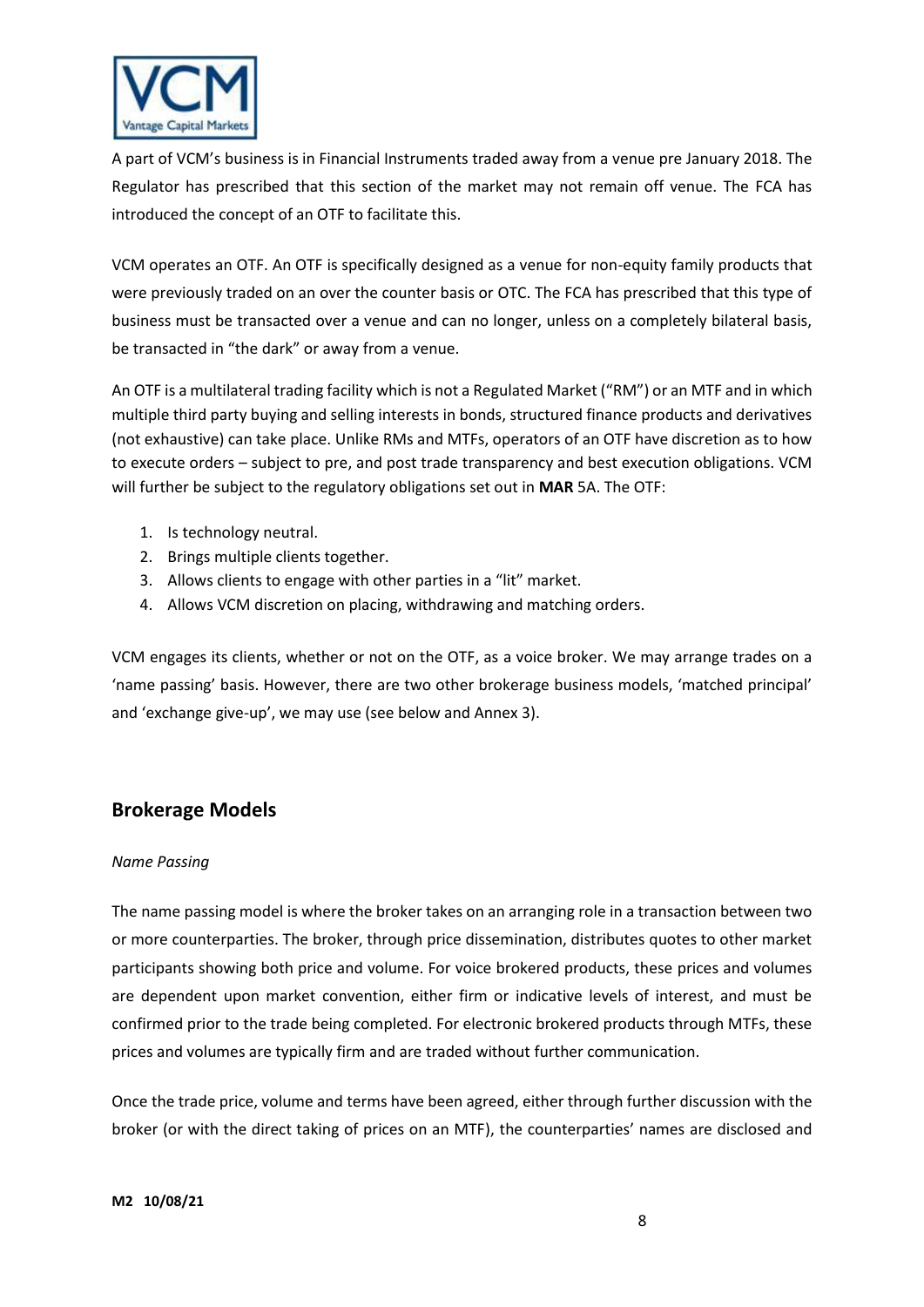

the broker steps away from the transaction. Bilateral agreements are then enforced between the counterparties and the broker will invoice parties for the brokerage fees.

### *Exchange Give-Up*

In addition to the name passing and matched principal brokerage models, brokers can facilitate the trading activity of their clients on derivative exchanges (e.g. LiFFE, Eurex, CME, etc). Upon receiving the relevant price information from the broker, the client will instruct the broker to place an order on the appropriate exchange, either in its own name (if a member of the exchange) or through a third party. The broker can provide the client with an indication of the market based on the current price and volume activity on the exchange.

Once the execution has occurred, the executed position is then given-up to the client through the clearing services of the exchange clearing house. This process typically occurs within the trading day and so the broker will have no house position at the end of each day. During the give-up process the broker will maintain a daylight position until the trade is taken-up by the client.

At the end of each month, the broker will invoice the client for the trading activity during that month.

A derivation of this business model is where OTC trades are crossed on the exchange to provide the clients with a settlement process through a central counterparty (CCP settlement)

# **Execution Venues, Monitoring and Disclosure**

VCM can transact trades on your behalf on any of the execution venues detailed in Appendix 2. The list is not exhaustive, but consists of those on which we place most reliance. We reserve the right to use other execution venues where it is deemed appropriate to comply with the best execution requirements. Where VCM invites you to choose the execution venue or entity, the information given to you will be fair, clear, not misleading and sufficient for you to make an informed choice.

As part of our business model we will always set out to cover as many venues as is practically possible. In general, we will pursue the venues that offer us the best chances of achieving the best possible result for the customer on a consistent and regular basis. These considerations include:

- 1. Volume.
- 2. Price spreads.
- 3. Financial instruments traded.
- 4. Technology.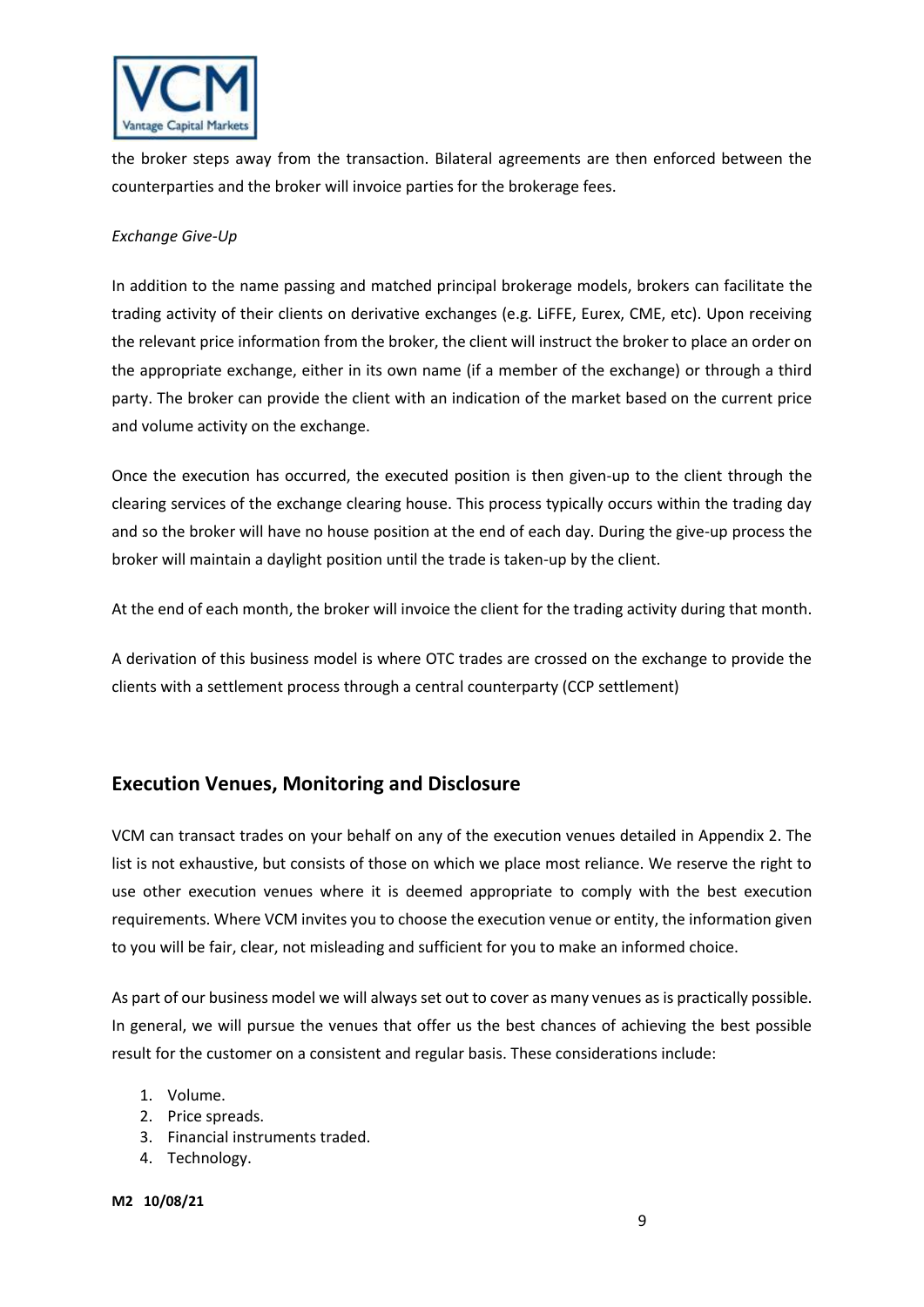

- 5. Location.
- 6. Trading hours.
- 7. Explicit external costs including fees.
- 8. Total consideration of transaction.
- 9. Visibility.
- 10. Quality of data.
- 11. Reliability of fills and clearing.
- 12. Counterparty risk.
- 13. Access.

This Policy sets out the venues on which VCM may transact your order and which we have identified as those that offer the best prospects for achieving the best possible results for you. We will monitor the effectiveness of our order execution arrangements and execution policy to identify and, where appropriate, correct any deficiencies.

We will also, on a regular basis assess on a qualitative and quantitative basis whether the venues chosen are providing the best possible results for our clients. When selecting the venue on which to transact trades VCM will take suitable measures to ensure that the selected venue obtains the best possible trading result for our clients on an overall basis and not a trade by trade basis.

We will summarise and make public annually, the top five venues for each class of financial instrument in terms of:

- 1. Trading volumes where VCM has executed client's orders.
- 2. Information of the quality of execution obtained.

VCM will further disclose for the top five venues:

- 1. Venue name.
- 2. Class of Financial Instrument.
- 3. Number and volume of client orders executed on that venue measured against total executed orders.
- 4. Percentage of passive and aggressive orders and if they were directed or not.
- 5. Confirmation of whether VCM has executed an average of less than one trade per business day in the last 12 months.

We will summarise the analysis and conclusions taken from the monitoring of the quality of execution obtained on the execution venues. This will include:

- 1. The relative importance VCM places on execution factors of price, cost, speed etc.
- 2. A disclosure of any specific arrangements VCM has with trading venues regarding discounts, payments or rebates.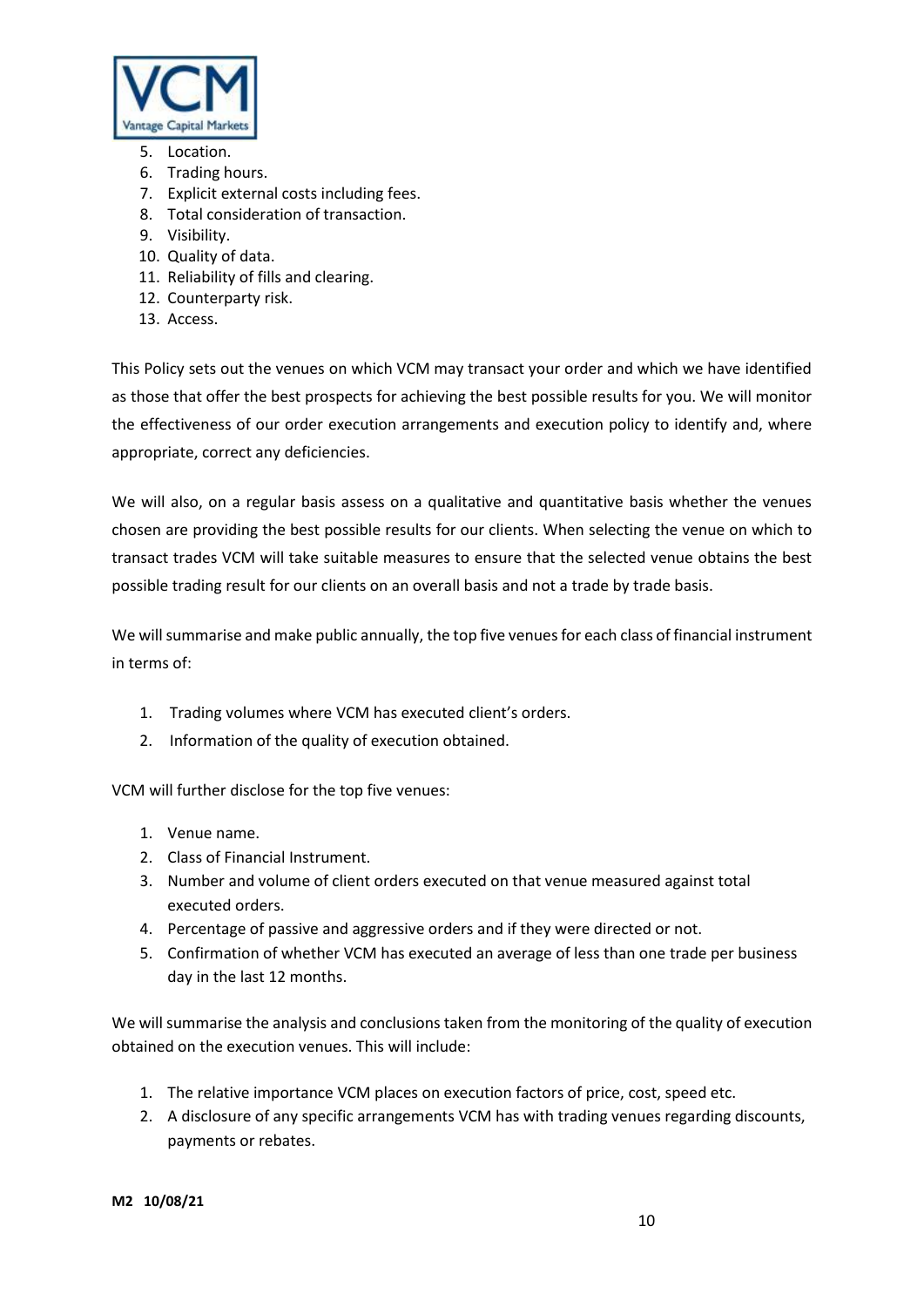

- 3. Explanation of how factors outside already stated considerations were instrumental in delivering Best Execution.
- 4. Explanation of how VCM uses data collected from or monitoring processes.
- 5. Disclosure of close links, conflicts of interest or common ownership of execution venue.
- 6. Description of factors leading to the use of or the ceasing of using a specific venue. VCM undertakes to disclose any material change to the firm or execution factors or venues.
- 7. Where VCM uses the output of a consolidated tape.

Where we execute trades on VCM's OTF, we will publish data on the quality of execution in a report on a quarterly basis.

We further undertake to disclose any material change to the firm or execution factors or venues.

When fees applied by us differ from venue to venue we will provide clients with information in an easy to understand way so you may understand the advantages and disadvantages of one venue over another. Where VCM invites you to choose the execution venue or entity, the information given to you will be fair, clear, not misleading and sufficient for you to make an informed choice.

# **Order Routing, Third Party Payments**

VCM will habitually route orders to different venues, depending on where the best possible overall result for the client can be achieved. We understand that different venues have different pricing structures, which we will consider when executing orders. VCM will not accept or receive any remuneration, discount or non-monetary benefit from a venue that does not comply with our obligations to the regulator and if such a benefit were to be received it will be disclosed to the client.

On occasions, to act in your best interests, we may execute orders using a Direct Market Access ("DMA") mechanism or route an order through a third party for execution. In these circumstances, whilst the deal will be with a third party, VCM retains execution control and will assess whether the third-party broker is achieving the best results in the relevant markets.

VCM can transact trades on your behalf in any of the execution venues listed. The venues have been selected either on the basis that they are the only venue available for the relevant product or because we consider they enable us to obtain on a consistent basis the best possible result for the execution of each relevant client order.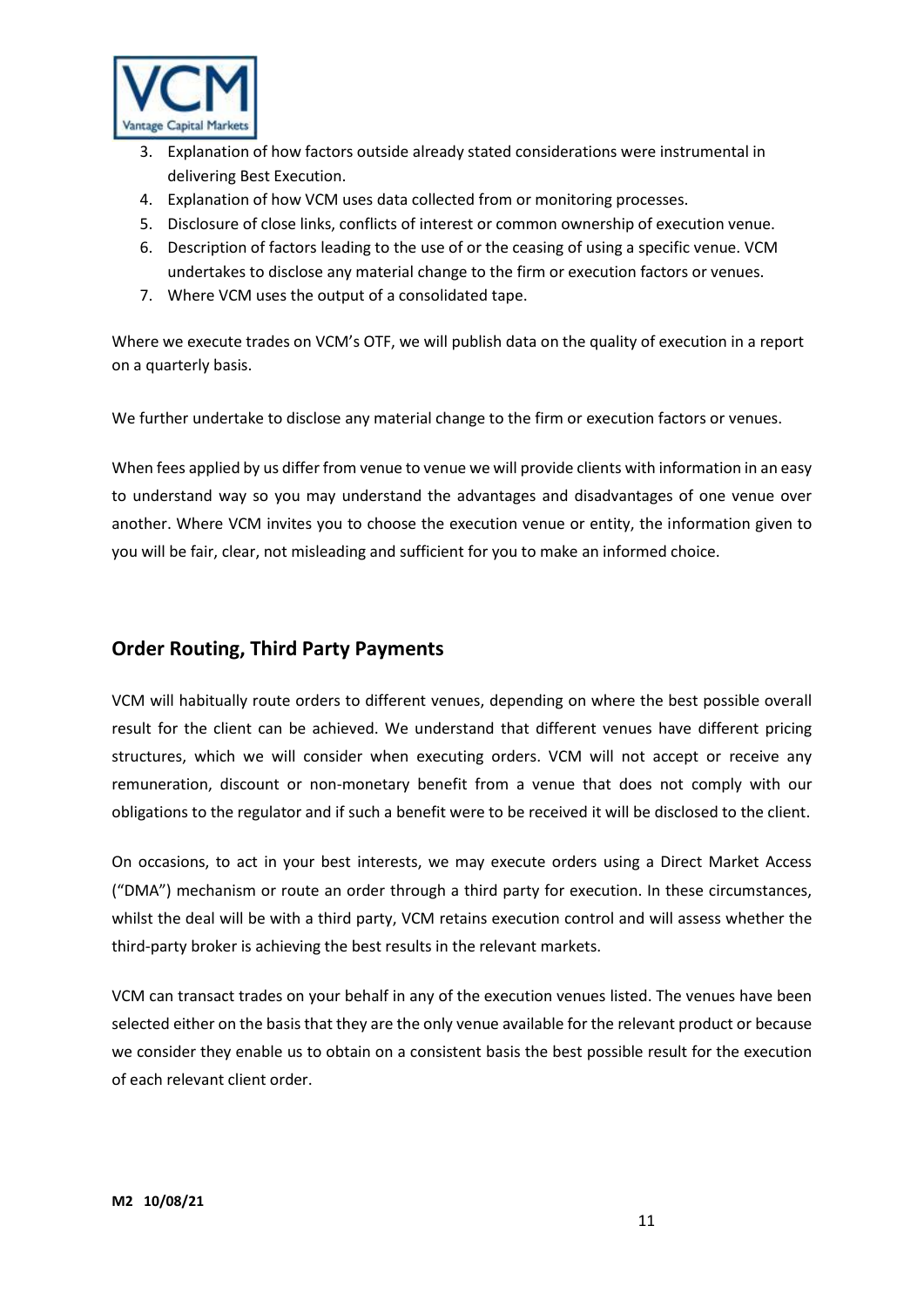

Where VCM uses automated systems to route and execute client orders, it will be routed to the best execution venue as determined by the criteria above. Certain large orders that require specialist handling (for example to minimise market impact) will be managed by our brokers.

As a general guideline, price will merit a high relative importance in obtaining the best possible result for our clients. However in respect of illiquid and negotiated financial instruments, price is likely to be more closely inter-related with, and dependent on, the size of the order and the available liquidity.

# **No Fiduciary Duty**

The commitment of VCM to provide our clients with **best execution** does not mean that we owe any fiduciary responsibility over and above regulatory obligations placed upon us or as may be otherwise contracted between us.

Where we transmit orders on behalf of our clients to other authorised firms for execution, we are not required to duplicate efforts and shall rely on that firm to provide best execution. Furthermore, VCM is not responsible for the investment decisions of our clients and will not be responsible for any losses suffered as a result of those decisions.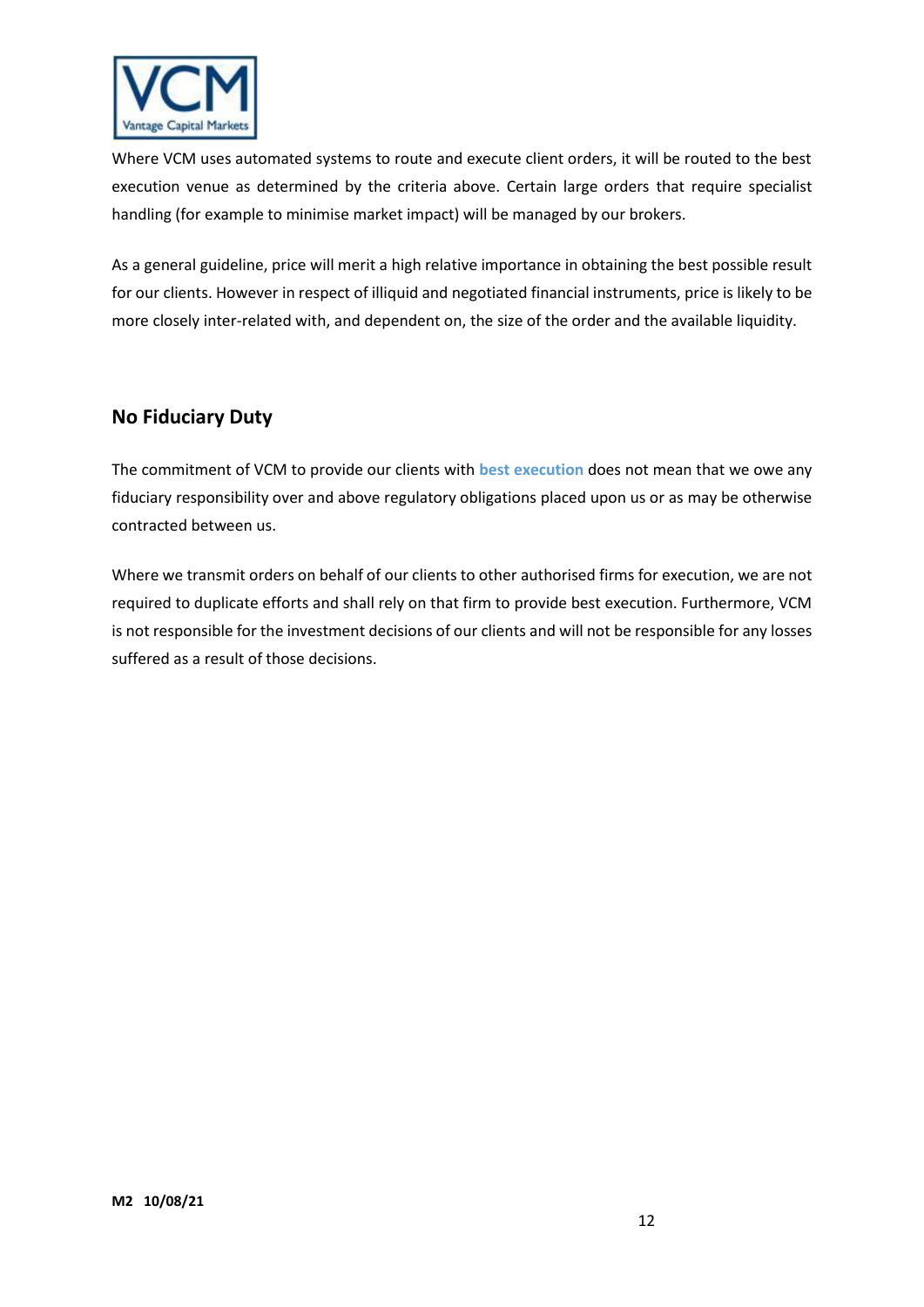

# **ANNEX 1**

#### **Financial Instruments executed by VCM as defined by MiFID**

- 1. Transferable securities;
- 2. Money-market instruments;
- 3. Options, futures, swaps, forward rate agreements and any other derivative contracts relating to securities, currencies, interest rates or yields, or other derivatives instruments, financial indices or financial measures which may be settled physically or in cash;
- 4. Options, futures, swaps, forward rate agreements and any other derivative contracts relating to commodities that must be settled in cash or may be settled in cash at the option of one of the parties (otherwise than because of a default or other termination event);
- 5. Options, futures, swaps, and any other derivative contract relating to commodities that can be physically settled if they are traded on a regulated market and/or an MTF;
- 6. Options, futures, swaps, forwards and any other derivative contracts relating to commodities, that can be physically settled not otherwise mentioned in 5 above and not being for commercial purposes, which have the characteristics of other derivative financial instruments, having regard to whether, inter alia, they are cleared and settled through recognised clearing houses or are subject to regular margin calls;
- 7. Derivative instruments for the transfer of credit risk;
- 8. Financial contracts for differences;
- 9. Options, futures, swaps, forward rate agreements and any other derivative contracts relating to climatic variables, freight rates, emission allowances or inflation rates or other official economic statistics that must be settled in cash or may be settled in cash at the option of one of the parties (otherwise than by reason of a default or other termination event), as well as any other derivative contracts relating to assets, rights, obligations, indices and measures not otherwise mentioned in this Section, which have the characteristics of other derivative financial instruments, having regard to whether, inter alia, they are traded on a regulated market or an MTF, are cleared and settled through recognised clearing houses or are subject to regular margin calls.